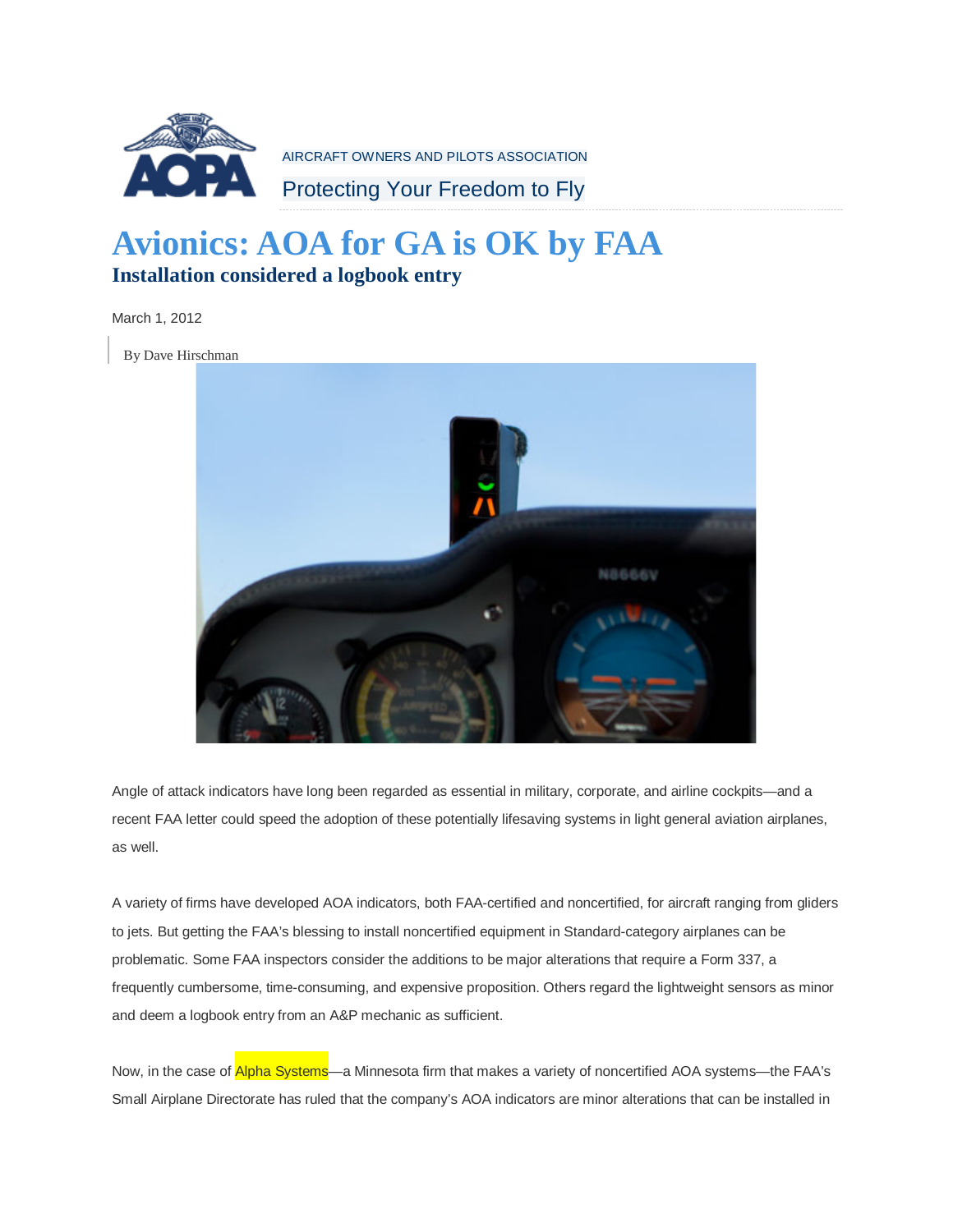Normal, Utility, Aerobatic, and Commuter aircraft with appropriate logbook entries. The Form 337 process isn't required for the vast majority of installations.

"The Small Airplane Directorate views your system as non-required equipment that provides a safety benefit," the agency said recently. "As such, the Small Airplane Directorate and the Flight Standards Service, Aircraft Maintenance Division has evaluated the installation of the Alpha Systems-AOA system on Normal, Utility, Acrobatic CAR 3 or Part 23 airplanes. We conclude the installation can be considered a minor alteration, provided the following provisions are met."

The FAA requires the AOA systems be supplemental to existing stall warning systems, they can't replace other instruments, and they must be independent from aircraft pitot-static systems. Also, AOA systems on pressurized aircraft are acceptable but must be evaluated on a case-by-case basis.

This caps a multiyear effort by Alpha Systems and air safety advocates who believe that AOA indicators and angleof-attack education for pilots can help reduce stall/spin accidents. (Stall/spin accidents in the traffic pattern accounted for 7 percent of fatal GA accidents in the past 10 years, and losses of control while maneuvering made up 13 percent in the same period, according to the Air Safety Institute.)

Also, having the FAA spell out the conditions in which AOA indicators are judged minor alterations can be helpful to other AOA manufacturers. As long as their systems meet the same criteria, they should expect the same treatment.





*As the airplane slows on approach (top) it reaches its optimum AOA (above), signified by the green circle. By maintaining optimum AOA on approach, pilots avoid going too fast or too slow.*

Fred Scott Jr., a Virginia pilot and safety advocate, had an Alpha Systems AOA indicator installed in his Beechcraft King Air and used it for a series of engineering flight tests to verify its accuracy. FAA officials and outside test pilots evaluated the noncertified AOA systems in his and other airplanes. Scott has been working to make AOA equipment more available and increase AOA education for pilots since several close friends were killed in a stall/spin accident (see "[Technique:](http://www.aopa.org/News-and-Video/All-News/2011/June/1/Technique-AOA-for-GA.aspx) AOA for GA," June 2011 AOPA Pilot).

Companies that currently manufacture AOA systems for light GA aircraft include Advanced Flight Systems, Alpha Systems, Dynon, InAir Instruments, and Safe Flight Instrument Corp. Safe Flight's AOA system